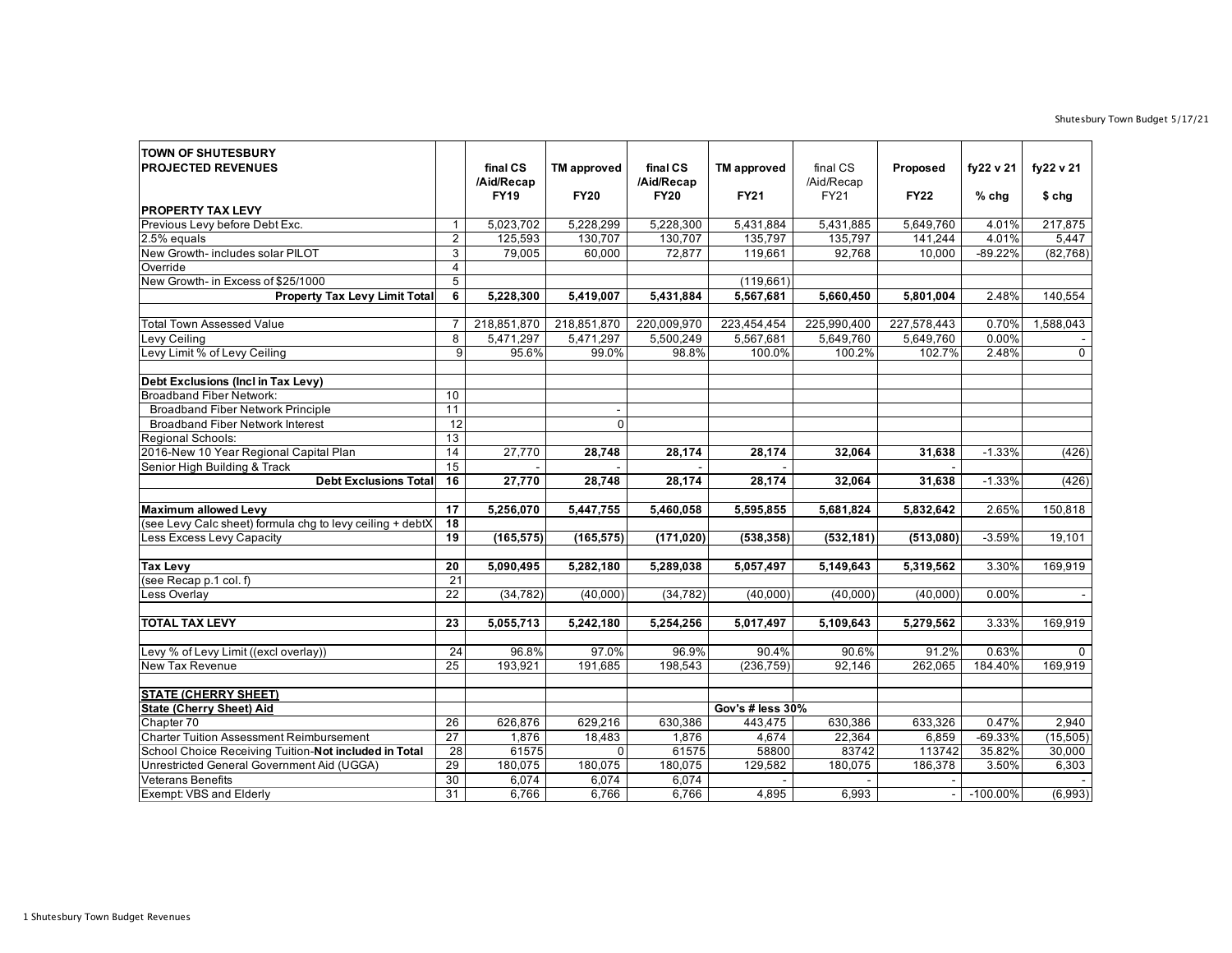## Shutesbury Town Budget 5/17/21

| <b>TOWN OF SHUTESBURY</b>                               |                 |             |                    |             |                    |             |             |             |                |
|---------------------------------------------------------|-----------------|-------------|--------------------|-------------|--------------------|-------------|-------------|-------------|----------------|
| <b>PROJECTED REVENUES</b>                               |                 | final CS    | <b>TM</b> approved | final CS    | <b>TM</b> approved | final CS    | Proposed    | fy22 v 21   | fy22 v 21      |
|                                                         |                 | /Aid/Recap  |                    | /Aid/Recap  |                    | /Aid/Recap  |             |             |                |
|                                                         |                 | <b>FY19</b> | <b>FY20</b>        | <b>FY20</b> | <b>FY21</b>        | <b>FY21</b> | <b>FY22</b> | $%$ chg     | \$ chg         |
| <b>State Owned Land</b>                                 | 32              | 17,901      | 17,004             | 18,981      | 13,217             | 18,846      | 20.648      | 9.56%       | 1,802          |
| <b>Public Libraries</b>                                 | $\overline{33}$ | 2,957       | 3,211              | 3,305       | 2,322              | 3,337       | 4,443       | 33.14%      | 1,106          |
| <b>State (Cherry Sheet) Aid Sub-Total</b>               | 34              | 904,100     | 860,829            | 909,038     | 598,165            | 862,001     | 851,654     | $-1.20%$    | (10, 347)      |
| <b>State (Cherry Sheet) Assessments</b>                 |                 |             |                    |             |                    |             |             |             |                |
| <b>Air Pollution</b>                                    | 35              | (534)       | (514)              | (514)       | (523)              | (523)       | (527)       | 0.76%       | (4)            |
| RMV Non-Renewal Surcharge                               | $\overline{36}$ | (1,400)     | (1,400)            | (1,660)     | (1,380)            | (1, 380)    | (1,380)     | 0.00%       | 0              |
| <b>Regional Transit</b>                                 | $\overline{37}$ | (139)       | (27)               | (27)        | (8)                | (8)         | 0           | $-100.00\%$ | $\overline{8}$ |
| <b>School Choice Sending Tuition</b>                    | 38              | (82,077)    | (75, 938)          | (92, 893)   | (71, 011)          | (78, 233)   | (70, 913)   | $-9.36%$    | 7,320          |
| <b>Charter School Sending Tuition</b>                   | 39              | (79, 704)   | (66, 577)          | (42, 476)   | (42, 511)          | (57, 804)   | (71, 196)   | 23.17%      | (13, 392)      |
| <b>Total Intergovernmental Expenses Sub-Total</b>       | 40              | (163, 854)  | (144, 456)         | (137,570)   | (115, 433)         | (137, 948)  | (144, 016)  | 4.40%       | (6,068)        |
| <b>Net State Aid Total</b>                              | 41              | 740,246     | 716,373            | 771,468     | 482,732            | 724,053     | 707,638     | $-2.27%$    | (16, 415)      |
| <b>LOCAL ESTIMATED RECEIPTS</b>                         |                 |             |                    |             |                    |             |             |             |                |
| <b>Motor Vehicle Taxes</b>                              | 42              | 202,312     | 195,180            | 202,312     | 202,153            | 198,791     | 198,000     | $-0.40%$    | (791)          |
| Penalties/Interest & Fees                               | 43              | 14.891      | 14,000             | 14,891      | 15.000             | 15.760      | 15.500      | $-1.65%$    | (260)          |
| Payments in Lieu of Taxes                               | 44              | 336,578     | 340,000            | 336,578     | 336,000            | 309,035     | 336,000     | 8.73%       | 26,965         |
| <b>Departmental Revenue</b>                             | 45              | 13,455      | 35,000             | 13,455      | 13,500             | 14,625      | 14,500      | $-0.85%$    | (125)          |
| <b>Court Fines</b>                                      | 46              | 2,349       | 5,000              | 2,349       | 2,000              | 1,290       | 1,200       | $-6.98%$    | (90)           |
| Investment Income                                       | 47              | 16,951      | 11,000             | 16,951      | 17,000             | 14,484      | 14,400      | $-0.58%$    | (84)           |
| <b>Medicaid Reimbursement</b>                           | 48              | 18,706      | 11,000             | 18,706      | 18,500             | 12,362      | 12,000      | $-2.93%$    | (362)          |
| Eastern Franklin Board of Health                        | 49              |             | 1,883              |             |                    |             |             |             |                |
| Miscellaneous                                           | 50              | $\Omega$    | $\Omega$           | $\mathbf 0$ |                    |             |             |             |                |
| Local Sources Total                                     | 51              | 605,242     | 613,063            | 605,242     | 604,153            | 566,347     | 591,600     | 4.46%       | 25,253         |
|                                                         |                 |             |                    |             |                    |             |             |             |                |
| LEVY, STATE AID & LOCAL REC TOTAL                       | 52              | 6,401,201   | 6,571,616          | 6,630,966   | 6,104,383          | 6,400,043   | 6,578,800   | 2.79%       | 178,757        |
| <b>FREE CASH/</b> warrant article                       |                 |             |                    |             |                    |             |             |             |                |
| Free Cash/ warrant art. To fund the FY22 budget         |                 |             |                    |             |                    |             | 28,410      |             |                |
| Free Cash/ warrant art. to fund the FY21 budget         | $\overline{53}$ |             |                    |             | 220,000            | 220,000     |             | $-100.00\%$ | (220,000)      |
| Free Cash/ warrant art, to fund the FY21 lost state aid | 54              |             |                    |             | 256,357            | 0           |             |             |                |
| Use of Free Cash to fund short term Broadband Debt      | 55              | 18,775      |                    |             |                    |             |             |             |                |
| Use of Free Cash to fund short term costs at SES        | 56              | 42.000      |                    |             |                    |             |             |             |                |
| LEVY, STATE AID, LOCAL RECEIPTS & Free Cash             | 57              | 6,461,976   | 6,571,616          | 6,630,966   | 6,580,740          | 6,620,043   | 6,607,210   | $-0.19%$    | (12, 833)      |
|                                                         |                 |             |                    |             |                    |             |             |             |                |
| <b>OTHER SOURCES</b>                                    |                 |             |                    |             |                    |             |             |             |                |
| WPAT Septic Repair #1,#2,#3, and #4                     | 58              | 20,425      | 20,425             | 20,425      | 20,425             | 20,425      | 20,425      | 0.00%       | 0              |
| <b>Other Sources Total</b>                              | 59              | 20,425      | 20,425             | 20,425      | 20,425             | 20,425      | 20,425      | 0.00%       | $\mathbf{0}$   |
| <b>TOTAL REVENUES</b>                                   | 60              | 6,482,401   | 6,592,041          | 6,651,391   | 6,601,165          | 6,640,468   | 6,627,635   | $-0.19%$    | (12, 833)      |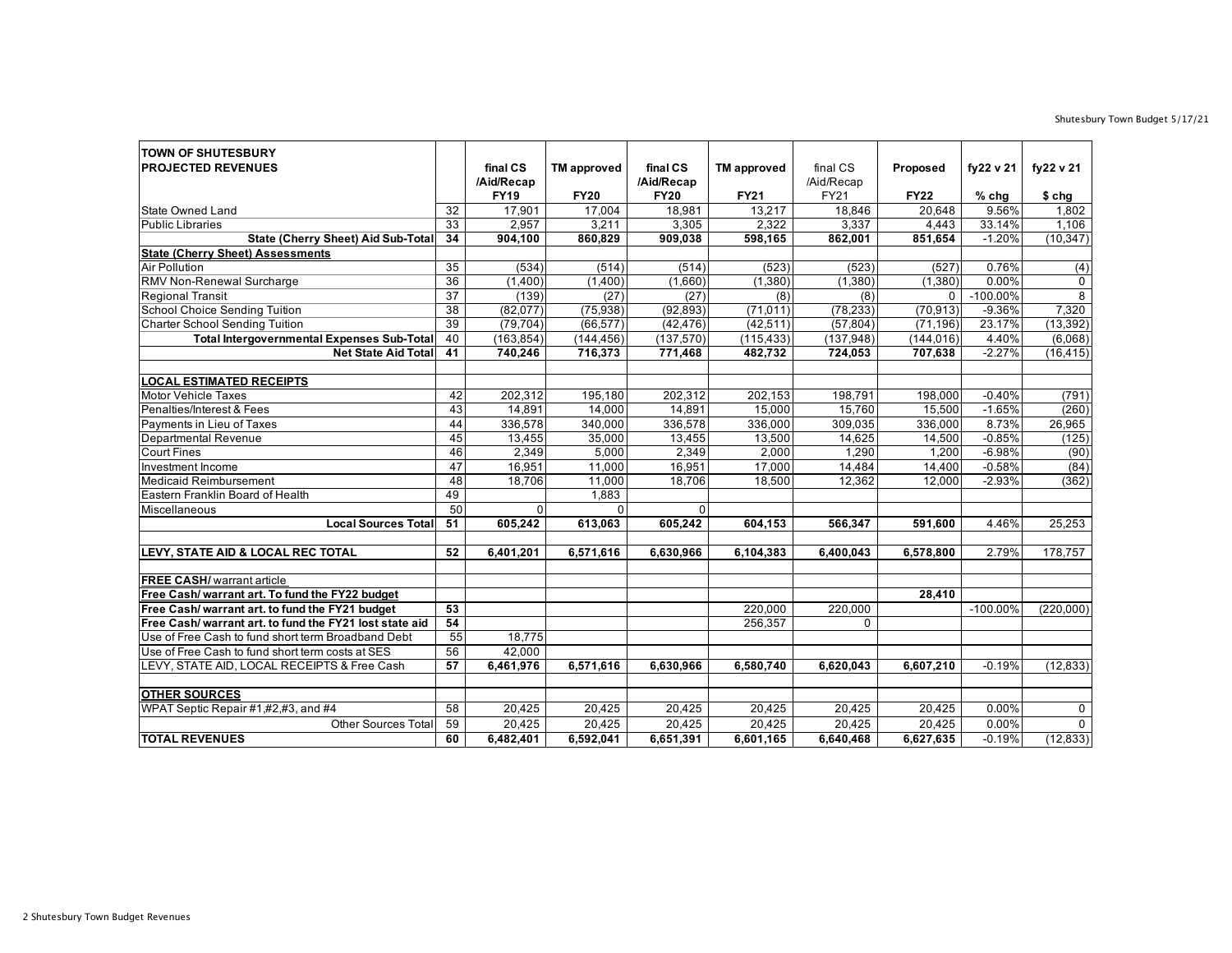## **SHUTESBURY FY22 TOWN BUDGET**

| <b>Expenditures</b><br><b>Expense Category</b> | No.                   | Actual<br><b>FY18</b> | Actual<br><b>FY19</b> | <b>Budget</b><br><b>FY20</b> | Actual<br><b>FY20</b> | <b>Budget</b><br><b>FY21</b> | <b>FY22</b>     | <b>Budget</b> ; Difference difference |                    |
|------------------------------------------------|-----------------------|-----------------------|-----------------------|------------------------------|-----------------------|------------------------------|-----------------|---------------------------------------|--------------------|
|                                                |                       |                       |                       |                              |                       |                              |                 |                                       |                    |
| <b>GENERAL GOVERNMENT</b>                      |                       |                       |                       |                              |                       |                              |                 |                                       |                    |
| Town Meeting Moderator                         | 1                     | 120                   | 123                   | 125                          | 0                     | 129                          | 131             | $\overline{2}$                        | 1.75%              |
|                                                |                       |                       |                       |                              |                       |                              |                 |                                       |                    |
| Selectboard:                                   |                       |                       |                       |                              |                       |                              |                 |                                       |                    |
| Salaries<br>Selectboard                        | $\overline{2}$        | 6,149                 | 7,311                 | 7,530                        | 7,530                 | 7,756                        | 7,892           | 136                                   | 1.75%              |
| Secretary                                      | 3                     | 20,812                | 24,725                | 25,827                       | 23,919                | 26,602                       | 27,068          | 466                                   | 1.75%              |
| Admin Secretary longevity Bonus                | 4                     |                       |                       | 300                          | 300                   | 0                            | 0               | 0                                     |                    |
| <b>Subtotal Salaries</b>                       |                       | 26,962                | 32,036                | 33,658                       | 31,749                | 34,359                       | 34,960          | 601                                   | 1.75%              |
|                                                |                       |                       |                       |                              |                       |                              |                 | 0                                     |                    |
| <b>Expenses</b>                                | 5                     | 668                   | 1,918                 | 2,288                        | 1,888                 | 2,288                        | 2,288           | 0                                     | 0.00%              |
| Reasonable accommodations                      | 6                     | 497                   | $\Omega$              | 497                          | 480                   | 497                          | 497             | 0                                     | 0.00%              |
| <b>Subtotal Expenses</b>                       |                       | 1,165                 | 1,918                 | 2,785                        | 2,368                 | 2,785                        | 2,785           | 0                                     | 0.00%              |
| <b>Total Selectboard</b>                       |                       | 28,126                | 33,954                | 36,443                       | 34,116                | 37,144                       | 37,745          | 601                                   | 1.62%              |
| Town Administrator:                            |                       |                       |                       |                              |                       |                              |                 |                                       |                    |
| <b>Salaries</b>                                |                       |                       |                       |                              |                       |                              |                 |                                       |                    |
| Town Administrator                             | $\overline{7}$        | 57,315                | 60,500                | 62,315                       | 62,315                | 64,184                       | 67,393          | 3,209                                 | 5.00%              |
| TA longevity Bonus                             | 8                     |                       | 500                   | $\Omega$                     | 0                     | $\Omega$                     | $\Omega$        | 0                                     |                    |
| Town Hall Admin Support                        | 9                     | 4,861                 | 350                   | 500                          | 246                   | 500                          | 500             | $\Omega$                              | 0.00%              |
| <b>Subtotal Salaries</b>                       |                       | 62,176                | 61,350                | 62,815                       | 62,561                | 64,684                       | 67,893          | 3,209                                 | 4.96%              |
| Expenses                                       | 10                    | 813                   | 342                   | 870                          |                       | 870                          | 870             | 0                                     | $0.00\%$           |
| <b>Total Administrator</b>                     |                       | 62,988                | 61,692                | 63,685                       | 62,561                | 65,554                       | 68,763          | 3,209                                 | 4.89%              |
|                                                |                       |                       |                       |                              |                       |                              |                 |                                       |                    |
| <b>Finance Committee</b>                       | 11                    | 135                   | 135                   | 298                          | 135                   | 298                          | 298             | 0                                     | $0.00\%$           |
| <b>Expenses</b><br>Reserve Fund (budgeted)     | 12                    | 0                     | 56,950                | 75,000                       | 63,467                | 75,000                       | 75,000          | 0                                     | 0.00%              |
| Town Accountant:                               |                       |                       |                       |                              |                       |                              |                 |                                       |                    |
| Salary                                         | 13                    | 17,128                | 17,556                | 18,083                       | 19                    | 18,626                       | 18,951          | 326                                   | 1.75%              |
| Longevity bonus                                | 14                    | $\Omega$              | $\Omega$              | $\Omega$                     |                       | $\mathbf{0}$                 | 375             | 375                                   |                    |
| <b>Expenses</b>                                | 15                    | 3,486                 | 3,553                 | 3,950                        | 3,801                 | 4,220                        | 4,702           | 482                                   | 11.42%             |
| <b>Accountant Certification</b>                | 16                    | 1,000                 | 1,000                 | 1,000                        | 1,000                 | 1,000                        | 1,000           | 0                                     | 0.00%              |
| <b>Total Accountant</b>                        |                       | 21,614                | 22,109                | 23,033                       | 4,820                 | 23,846                       | 25,028          | 1,183                                 | 4.96%              |
|                                                |                       |                       |                       |                              |                       |                              |                 |                                       |                    |
| Independent audit                              | 17                    | $\mathbf 0$           | 25,000                | 0                            | 0                     | 5,000                        | 5,000           | 0                                     | 0.00%              |
| Assessors:                                     |                       |                       |                       |                              |                       |                              |                 |                                       |                    |
| <b>Salaries</b>                                |                       |                       |                       |                              |                       |                              |                 |                                       |                    |
| Board members                                  | 18                    | 5,843                 | 5,989                 | 6,169                        | 4,113                 | 6,354                        | 6,465           | 111                                   | 1.75%              |
| Admin. Assessor                                | 19                    | 20,905                | 21,678                | 22,071                       | 20,606                | 22,733                       | 23,131          | 398                                   | 1.75%              |
| Longevity bonus                                | 20                    | 0                     |                       | 0                            | 0                     | 0                            | 0               | $\mathbf 0$                           |                    |
| Assessors Clerk                                | 21                    | 10,195                | 10,938                | 12,096                       | 12,122                | 12,459                       | 12,677          | 218                                   | 1.75%              |
| Longevity bonus                                | 22                    | $\Omega$              |                       | 150                          | 0                     | 0                            | 0               | 0                                     |                    |
| Subtotal Salaries                              |                       | 36,943                | 38,606                | 40,486                       | 36,841                | 41,546                       | 42,273          | 727                                   | 1.75%              |
| Expenses                                       |                       |                       |                       |                              |                       |                              |                 |                                       |                    |
| Expenses                                       | 23<br>$\overline{24}$ | 3,494                 | 2,524                 | 3,638                        | 3,330                 | 3,638                        | 3,638           | 0<br>0                                | $0.00\%$           |
| Admin. Assessor Cert<br><b>GIS Web Hosting</b> | $\overline{25}$       | 1,000<br>1,900        | 1,000<br>1,900        | 1,000<br>1,900               | 0<br>2,400            | 1,000<br>2,400               | 1,000<br>2,900  | 500                                   | $0.00\%$<br>20.83% |
| <b>GIS Dimensional Data Input</b>              | $\overline{26}$       |                       |                       |                              |                       |                              |                 |                                       |                    |
| Assessors Computer Maintenance                 | 27                    | 3,820                 | 3,820                 | 4,053                        | 4,053                 | 6,896                        | 8,148           | 1,252                                 | 18.16%             |
| Revaluation                                    | 28                    | 8,000                 | 900                   | 1,000                        | 11,577                | 1,000                        | 1,000           | 0                                     | 0.00%              |
| <b>Subtotal Expenses</b>                       |                       | 18,214                | 10,144                | 11,591                       | 21,359                | 14,934                       | 16,686          | 1,752                                 | 11.73%             |
| <b>Total Assessors</b>                         |                       | 55,157                | 48,750                | 52,077                       | 58,200                | 56,480                       | 58,959          | 2,479                                 | 4.39%              |
|                                                |                       |                       |                       |                              |                       |                              |                 |                                       |                    |
| Treasurer:                                     |                       |                       |                       |                              |                       |                              |                 |                                       |                    |
| Salaries                                       |                       |                       |                       |                              |                       |                              |                 |                                       |                    |
| Treasurer<br><b>Assistant Treasurer</b>        | 29<br>30              | 27,264                | 27,946<br>1,331       | 24,720<br>1,210              | 24,720<br>500         | 25,462<br>1,210              | 29,286<br>1,210 | 3,824<br>0                            | 15.02%<br>$0.00\%$ |
| Longevity bonus                                | 31                    | 750                   |                       | 0                            | 0                     | 0                            | 0               | $\mathbf 0$                           |                    |
| <b>Subtotal Salaries</b>                       |                       | 28,014                | 29,277                | 25,930                       | 25,220                | 26,672                       | 30,496          | 3,824                                 | 14.34%             |
| Expenses                                       |                       |                       |                       |                              |                       |                              |                 |                                       |                    |
| <b>Expenses</b>                                | $\overline{32}$       | 7,843                 | 9,358                 | 9,800                        | 8,914                 | 9,800                        | 11,450          | 1,650                                 | 16.84%             |
| <b>Treasurer Certification</b>                 | 33                    | 1,000                 | 667                   | 0                            | 0                     | 0                            | 0               | $\mathbf{0}$                          |                    |
| OPEB Actuarial Study- Every 3 yrs              | 34                    | 0                     | 5,600                 | 1,000                        | 0                     | 1,000                        | 2,000           | 1,000                                 | 100.00%            |
| Tax Title Expense                              | 35                    | 8,371                 | 1,486                 | 8,000                        | 622                   | 8,000                        | 8,500           | 500                                   | 6.25%              |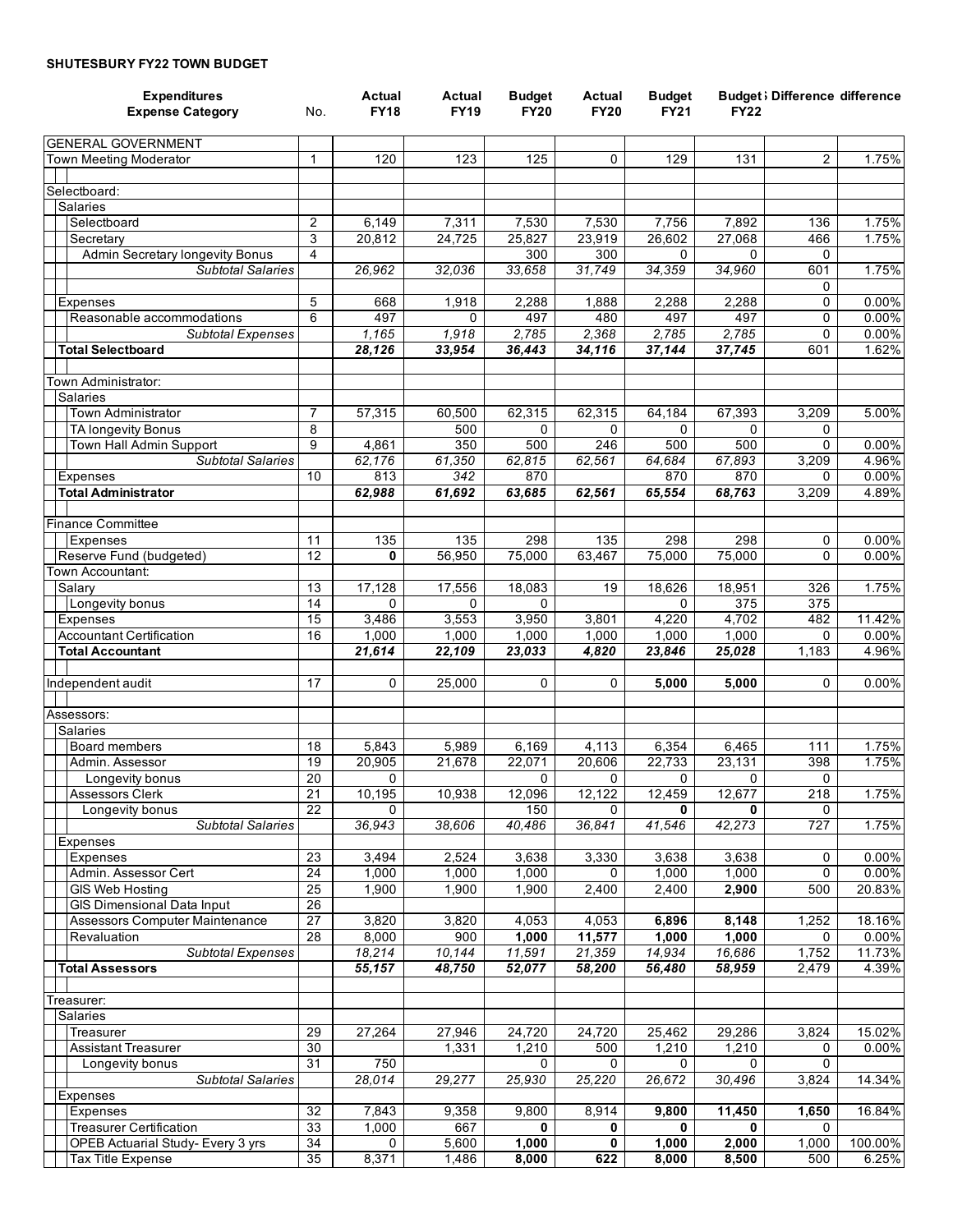| <b>Expenditures</b>                                |                 | Actual           | Actual      | <b>Budget</b> | Actual      | <b>Budget</b> |                  | <b>Budget</b> ; Difference difference |                  |
|----------------------------------------------------|-----------------|------------------|-------------|---------------|-------------|---------------|------------------|---------------------------------------|------------------|
| <b>Expense Category</b>                            | No.             | <b>FY18</b>      | <b>FY19</b> | <b>FY20</b>   | <b>FY20</b> | <b>FY21</b>   | <b>FY22</b>      |                                       |                  |
| <b>Subtotal Expenses</b><br><b>Total Treasurer</b> |                 | 17,213<br>45,227 | 17,110      | 18,800        | 9,536       | 18,800        | 21,950<br>52,446 | 3,150<br>6,974                        | 16.76%<br>15.34% |
|                                                    |                 |                  | 46,387      | 44,730        | 34,756      | 45,472        |                  |                                       |                  |
| <b>Town Collector:</b>                             |                 |                  |             |               |             |               |                  |                                       |                  |
| Salary - Collector                                 | 36              | 18,176           | 18,631      | 19,189        | 19.189      | 19,765        | 20,111           | 346                                   | 1.75%            |
| Longevity bonus                                    | 37              | 1,125            | $\Omega$    | 0             | 0           | $\Omega$      | $\Omega$         | $\mathbf{0}$                          |                  |
| Salary - Assistant Town Collector                  | $\overline{38}$ |                  |             | 4,400         | $\Omega$    | 4,400         | 2,200            | (2, 200)                              | $-50.00%$        |
| <b>Collector Certification</b>                     | 39              | 1,000            | 1,000       | 1,000         | 1,000       | 1,000         | 1,000            | $\Omega$                              | 0.00%            |
| Expenses                                           | 40              | 20,856           | 21,327      | 22,260        | 19,768      | 22,830        | 24,657           | 1,827                                 | 8.00%            |
| <b>Total Collector</b>                             |                 | 41,157           | 40,958      | 46,849        | 39,957      | 47,995        | 47,968           | (27                                   | $-0.06%$         |
|                                                    |                 |                  |             |               |             |               |                  |                                       |                  |
| Legal Expense                                      | 41              | 25,700           | 19,479      | 15,000        | 9,947       | 15,000        | 15,000           | 0                                     | $0.00\%$         |
|                                                    |                 |                  |             |               |             |               |                  |                                       |                  |
| <b>Personnel Expenses</b>                          | 42              | 100              | 180         | 263           | 100         | 263           | 263              | $\mathbf 0$                           | 0.00%            |
|                                                    |                 |                  |             |               |             |               |                  |                                       |                  |
| Town Clerk:                                        |                 |                  |             |               |             |               |                  |                                       |                  |
| Salaries                                           |                 |                  |             |               |             |               |                  |                                       |                  |
| Clerk                                              | 43              | 23,514           | 30,017      | 31,845        | 31,845      | 27,170        | 27,645           | 475                                   | 1.75%            |
| Longevity bonus                                    | 44              | 0                |             | 300           | 300         | 300           | 300              | 0                                     | $0.00\%$         |
| <b>Asst Town Clerk</b>                             | 45              | 0                | 688         | 9,178         | 9,004       | 5,320         | 0                | (5, 320)                              | $-100.00\%$      |
| Longevity bonus                                    | 46              | 0                |             | 0             | $\mathbf 0$ | $\Omega$      | $\mathbf 0$      | 0                                     |                  |
| <b>Subtotal Salaries</b>                           |                 | 23,514           | 30,705      | 41,323        | 41,149      | 32,790        | 27,945           | (4,844)                               | $-14.77%$        |
| Expenses                                           |                 |                  |             |               |             |               |                  |                                       |                  |
| Town Clerk Certification                           | 47              | 0                |             | $\Omega$      | 0           | $\Omega$      | $\Omega$         | 0                                     |                  |
| Expenses                                           | 48              | 700              | 732         | 1,250         | 908         | 1,250         | 1,250            | 0                                     | $0.00\%$         |
| <b>Subtotal Expenses</b>                           |                 | 700              | 732         | 1,250         | 908         | 1,250         | 1,250            | 0                                     | $0.00\%$         |
| <b>Total Town Clerk</b>                            |                 | 24,214           | 31,437      | 42,573        | 42,057      | 34,040        | 29,195           | (4,844)                               | $-14.23%$        |
|                                                    |                 |                  |             |               |             |               |                  |                                       |                  |
| Record Storage Committee                           | 49              |                  |             | 100           | 0           | 100           | 100              | $\mathbf 0$                           | 0.00%            |
|                                                    |                 |                  |             |               |             |               |                  |                                       |                  |
| Board of Registrars:                               |                 |                  |             |               |             |               |                  |                                       |                  |
| <b>Salaries</b>                                    | 50              | 805              | 200         | 206           | 206         | 206           | 206              | 0                                     | 0.00%            |
| Expenses                                           | 51              | 2,531            | 5738        | 5,550         | 5,550       | 7,200         | 7,200            | 0                                     | $0.00\%$         |
| <b>Total Registrars</b>                            |                 | 3,335            | 5,938       | 5,756         | 5,756       | 7,406         | 7,406            | 0                                     | 0.00%            |
|                                                    |                 |                  |             |               |             |               |                  |                                       |                  |
|                                                    |                 |                  |             |               |             |               |                  |                                       |                  |
| The Dam:                                           |                 |                  |             |               |             |               |                  |                                       |                  |
| Salary - Keeper                                    | 52              | 2,667            | 2,734       | 2,816         | 2,816       | 2,900         | 2,951            | 51                                    | 1.75%            |
| Salary - Assistant Keeper                          | 53              | 123              | 126         | 129           | 129         | 133           | 136              | 2                                     | 1.75%            |
| Dam Management Consult                             | 54              | 3,107            | 0           | 1,000         | $\Omega$    | 1,000         | 1,000            | 0                                     | $0.00\%$         |
| <b>Total The Dam</b>                               |                 | 5,897            | 2,860       | 3,945         | 2,945       | 4,033         | 4,086            | 53                                    | 1.32%            |
|                                                    |                 |                  |             |               |             |               |                  |                                       |                  |
| <b>Land Use Clerk</b>                              |                 |                  |             |               |             |               |                  |                                       |                  |
| Salary - Clerk                                     | 55              |                  | 10,171      | 16,531        | 10,337      | 17.027        | 15,126           | (1,901)                               | $-11.17%$        |
|                                                    |                 |                  |             |               |             |               |                  |                                       |                  |
| <b>Conservation Commission Expenses</b>            | 56              | 1,164            | 1,164       | 1,164         | 872         | 1,164         | 1,164            | 0                                     | $0.00\%$         |
|                                                    |                 |                  |             |               |             |               |                  |                                       |                  |
| <b>Planning Board Expenses</b>                     | 57              | 1,492            | 1,492       | 1,493         | 38          | 484           | 7,500            | 7,016                                 | 1449.59%         |
|                                                    |                 |                  |             |               |             |               |                  |                                       |                  |
| Water Resources Com. Expenses                      | 58              | 0                | 0           | 600           | 0           | 600           | 600              | 0                                     | 0.00%            |
|                                                    |                 |                  |             |               |             |               |                  |                                       |                  |
| <b>Zoning Board of Appeals</b>                     |                 |                  |             |               |             |               |                  |                                       |                  |
| Expenses                                           | 59              | 504              | 803         | 1,000         | 359         | 1,000         | 1,000            | 0                                     | $0.00\%$         |
|                                                    |                 |                  |             |               |             |               |                  |                                       |                  |
| Town Buildinas:                                    |                 |                  |             |               |             |               |                  |                                       |                  |
| <b>Custodial Wages</b>                             | 60              | 4,864            | 5,929       | 6,116         | 6,115       | 6,300         | 6,410            | 110                                   | 1.75%            |
| <b>Expenses</b>                                    |                 |                  |             |               |             |               |                  |                                       |                  |
| <b>Equipment Maintenance</b>                       | 61              | 6,997            | 6,997       | 6,997         | 7,750       | 6,997         | 8,500            | 1,503                                 | 21.48%           |
| Electricity                                        | 62              | 10,697           | 10,803      | 10,000        | 10,561      | 10,000        | 12,000           | 2,000                                 | 20.00%           |
| Heating                                            | 63              | 11,168           | 11,207      | 14,000        | 7,912       | 14,000        | 9,000            | (5,000)                               | $-35.71%$        |
| Telephone                                          | 64              | 6,832            | 7,258       | 7,320         | 8,195       | 7,320         | 5,000            | (2,320)                               | $-31.69%$        |
| Internet                                           | 65              | 3,626            | 3,742       | 0             | 1,258       | 0             | 5,000            | 5,000                                 |                  |
| Supplies                                           | 66              | 1,791            | 1,296       | 1,791         | 924         | 1,791         | 1,791            | 0                                     | 0.00%            |
| Repairs                                            | 67              | 8,631            | 4,999       | 9,451         | 20,138      | 9,451         | 9,451            | $\mathbf{0}$                          | 0.00%            |
| <b>Total Town Buildings</b>                        |                 | 54,604           | 52,232      | 55,675        | 62,854      | 55,859        | 57,152           | 1,293                                 | 2.32%            |
|                                                    |                 |                  |             |               |             |               |                  |                                       |                  |
| TownVehicle Energy:                                |                 |                  |             |               |             |               |                  |                                       |                  |
| Fuel                                               | 68              | 34,131           | 31,642      | 34,131        | 28,754      | 34,131        | 34,131           | 0                                     | 0.00%            |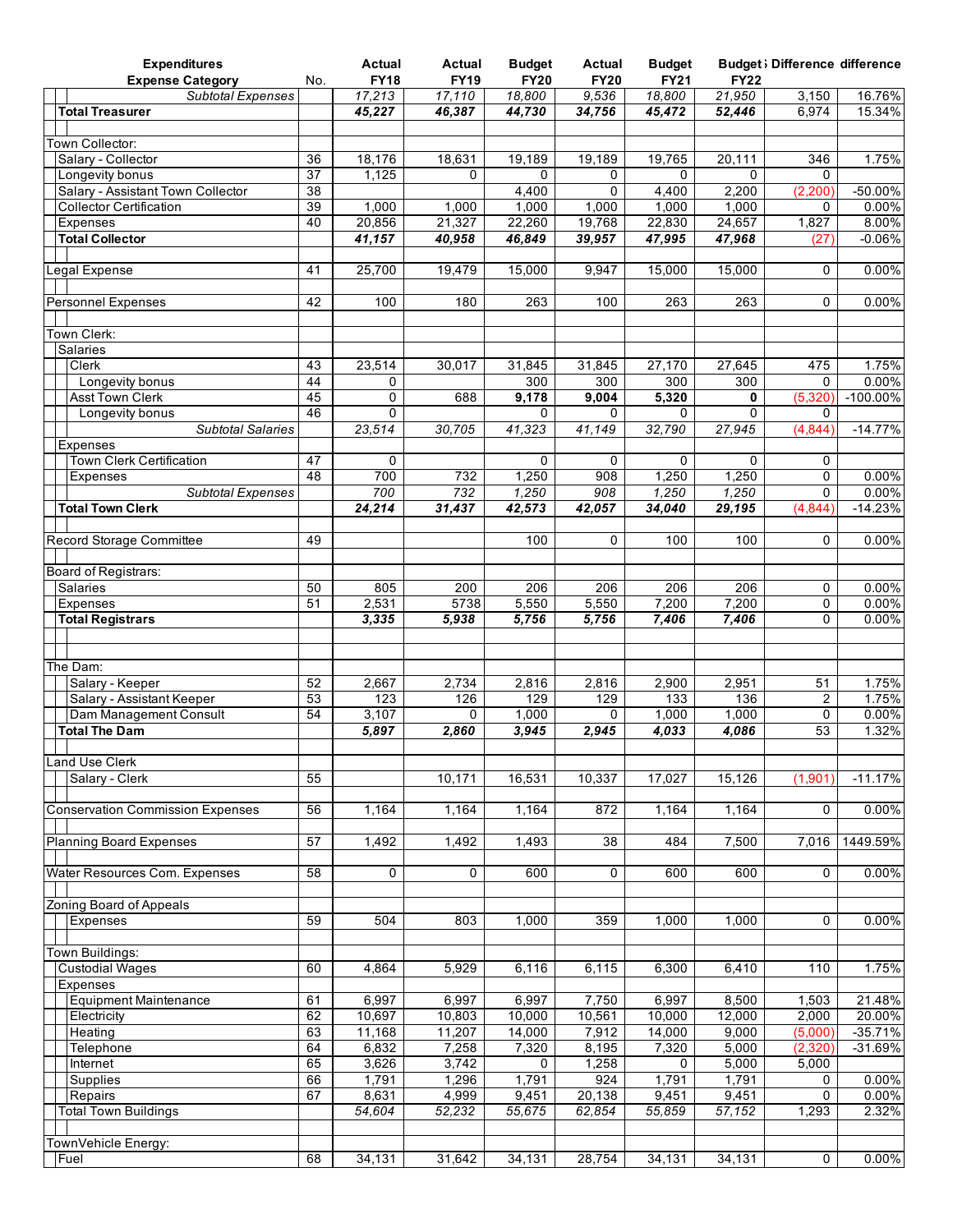| <b>Expenditures</b><br><b>Expense Category</b>             | No.             | Actual<br><b>FY18</b> | Actual<br><b>FY19</b> | <b>Budget</b><br><b>FY20</b> | Actual<br><b>FY20</b>  | <b>Budget</b><br><b>FY21</b> | <b>FY22</b>     | <b>Budget</b> ; Difference difference |                       |
|------------------------------------------------------------|-----------------|-----------------------|-----------------------|------------------------------|------------------------|------------------------------|-----------------|---------------------------------------|-----------------------|
|                                                            |                 |                       |                       |                              |                        |                              |                 |                                       |                       |
| <b>Other General Government:</b>                           |                 |                       |                       |                              |                        |                              |                 |                                       |                       |
| <b>Copier Expense</b>                                      | 69              | 1,137                 | 1,500                 | 1,500                        | 1,179                  | 1,500                        | 1,500           | 0                                     | $0.00\%$              |
| Postage                                                    | 70              | 1,033                 | 1,475                 | 1,800                        | 973                    | 1,800                        | 1,800           | 0                                     | 0.00%                 |
| Printing & Advertising<br>IT support                       | 71<br>72        | 1,051<br>1,327        | 3,535<br>1,880        | 3,000<br>2,100               | 3,000<br>2,418         | 3,000<br>2,100               | 3,000<br>2,500  | 0<br>400                              | 0.00%<br>19.05%       |
| <b>Town Newsletter</b>                                     | 73              | 1,918                 | 2,415                 | 3,780                        | 1,624                  | 3,780                        | 3,780           | 0                                     | 0.00%                 |
| Annual Town Report                                         | 74              | 1,044                 | 1,130                 | 1,130                        | 1,130                  | 1,130                        | 1,130           | 0                                     | 0.00%                 |
| Office Supplies                                            | 75              | 1,026                 | 1,140                 | 1,219                        | 1,124                  | 1,219                        | 1,219           | 0                                     | 0.00%                 |
| Office Equipment                                           | 76              | 1,129                 | 3,973                 | 4,000                        | 2,548                  | 4,000                        | 4,000           | 0                                     | $0.00\%$              |
| <b>Energy Committee</b>                                    | 77              | 0                     |                       | 200                          | 0                      | 200                          | 200             | 0                                     | 0.00%                 |
| <b>ADA Committee</b><br>Farm & Forestry Committee          | 78<br>79        | $\overline{0}$<br>0   |                       | 438<br>175                   | 438<br>0               | 438<br>175                   | 438<br>175      | 0<br>0                                | 0.00%<br>$0.00\%$     |
| <b>Total Other General Govt</b>                            | 80              | 9,664                 | 17,048                | 19,342                       | 14,434                 | 19,342                       | 19,742          | 400                                   | 2.07%                 |
|                                                            |                 |                       |                       |                              |                        |                              |                 |                                       |                       |
| <b>TOTAL GENERAL GOVT</b>                                  |                 | 412,674               | 497,677               | 539,714                      | 476,464                | 547,266                      | 563,704         | 11,323                                | 3.00%                 |
|                                                            |                 |                       |                       |                              |                        |                              |                 |                                       |                       |
| PROTECTION OF PERSONS & PROPERTY                           |                 |                       |                       |                              |                        |                              |                 |                                       |                       |
| Police Department:<br>Salaries                             |                 |                       |                       |                              |                        |                              |                 |                                       |                       |
| Chief                                                      | 81              | 83,448                | 39,299                | 61,800                       | 61,800                 | 63,654                       | 64,768          | 1,114                                 | 1.75%                 |
| holiday pay                                                | 82              |                       |                       | 1,664                        | 0                      | 1,714                        | 1,744           | 30                                    | 1.75%                 |
| longevity bonus                                            | 83              | $\mathbf 0$           |                       | 0                            | $\Omega$               | $\Omega$                     | $\Omega$        | $\Omega$                              |                       |
| Police Wages                                               | 84              | 117,201               | 91,338                | 133,000                      | 90,462                 | 136,990                      | 128,271         | (8, 719)                              | $-6.36%$              |
| <b>Subtotal Expenses</b>                                   |                 |                       |                       | 133,000                      | 90,462                 | 136,990                      | 128,271         | (8,719)                               | $-6.36%$              |
| longevity bonus                                            | 85              | $\Omega$              |                       | 0                            |                        | 0                            | $\Omega$        | $\mathbf 0$                           |                       |
| <b>Subtotal Salaries</b>                                   |                 | 200,650               | 130,637               | 196,464                      | 152,262                | 202,358                      | 194,783         | (7, 575)                              | $-3.74%$              |
| <b>Expenses</b><br>Expenses                                | 86              | 12,113                | 17,039                | 19,000                       | 19,632                 | 19,000                       | 19,000          | 0<br>0                                | 0.00%                 |
| <b>Cruiser Maintenance</b>                                 | 87              | 5,051                 | 3,088                 | 5,471                        | 6,418                  | 5,471                        | 5,471           | 0                                     | $0.00\%$              |
| <b>Subtotal Expenses</b>                                   |                 | 17,164                | 20,126                | 24,471                       | 26,050                 | 24,471                       | 24,471          | 0                                     | $0.00\%$              |
| <b>Total Police</b>                                        |                 | 217,813               | 150,763               | 220,935                      | 178,311                | 226,829                      | 219,254         | (7, 575)                              | $-3.34%$              |
|                                                            |                 |                       |                       |                              |                        |                              |                 |                                       |                       |
| Fire Department:                                           |                 |                       |                       |                              |                        |                              |                 |                                       |                       |
| Salaries                                                   |                 |                       |                       |                              |                        |                              |                 |                                       |                       |
| Chief<br>longevity bonus                                   | 88<br>89        | 55,409<br>0           | 65,000                | 66,950                       | 66,950                 | 68,959                       | 70,165          | 1,207                                 | 1.75%                 |
| <b>Training Wages</b>                                      | 90              | 12,769                | 15,789                | 16,320                       | 18,805                 | 16,810                       | 17,104          | 294                                   | 1.75%                 |
| <b>Call Wages</b>                                          | 91              | 7,645                 | 10,699                | 13,535                       | 9,245                  | 13,941                       | 14,185          | 244                                   | 1.75%                 |
| longevity bonus                                            | 92              | $\Omega$              | 1,000                 | 0                            | 0                      | $\Omega$                     | $\Omega$        | $\Omega$                              | $0.00\%$              |
| <b>Subtotal Salaries</b>                                   |                 | 75,823                | 92,488                | 96,805                       | 95,001                 | 99,709                       | 101,454         | 1,745                                 | 0.00%                 |
| <b>Expenses</b>                                            |                 |                       |                       |                              |                        |                              |                 |                                       |                       |
| Expenses                                                   | 93              | 6,400                 | 6,325                 | 6,600                        | 6,504                  | 7,100                        | 7,100           | 0                                     | 0.00%                 |
| Maintenance<br>Equipment-SCBA Air Tanks 2-3 per yea        | 94<br>95        | 10,810<br>1,984       | 10,880<br>1,996       | 11,000<br>2,000              | 10,970<br>1,900        | 11,000<br>2,000              | 11,000<br>2,000 | 0<br>0                                | 0.00%<br>0.00%        |
| Fire Hose Replacement                                      | 96              | 1,982                 | 2,000                 | 2,000                        | 1,991                  | 2,000                        | 2,000           | 0                                     | $0.00\%$              |
| Turn Out Gear                                              | $\overline{97}$ | 3,800                 | 4,000                 | 4,400                        | 4,400                  | 4,400                        | 4,400           | 0                                     | $0.00\%$              |
| Equipment                                                  | 98              | 7,500                 | 6,977                 | 7,500                        | 7,423                  | 7,000                        | 7,000           | 0                                     | 0.00%                 |
| <b>Subtotal Expenses</b>                                   |                 | 32,476                | 32,178                | 33,500                       | 33,187                 | 33,500                       | 33,500          | 0                                     | $0.00\%$              |
| <b>Total Fire</b>                                          |                 | 108,299               | 124,666               | 130,305                      | 128,188                | 133,209                      | 134,954         | 1,745                                 | 1.31%                 |
|                                                            |                 |                       |                       |                              |                        |                              |                 |                                       |                       |
| <b>Emergency Mangement</b><br>Emergency Phone notification | 99<br>100       | 1,990<br>2,000        | 1,990<br>2,000        | 1,990<br>2,000               | 1868<br>1,470          | 1,990<br>2,000               | 1,990<br>1,500  | 0<br>(500)                            | $0.00\%$<br>$-25.00%$ |
| Ambulance Service                                          | 101             | 29,870                | 30,750                | 31,689                       | 31,750                 | 32,640                       | 33,300          | 660                                   | 2.02%                 |
| <b>Building Inspector</b>                                  | 102             | 4,500                 | 4,500                 | 4,500                        | 4,500                  | 4,600                        | 4,600           | 0                                     | 0.00%                 |
| Dog Officer                                                | 103             | 2,884                 | 2,956                 | 3,044                        | 3,044                  | 3,136                        | 3,191           | 55                                    | 1.75%                 |
| Dog Officer Expenses                                       | 104             | $\mathbf 0$           | 0                     | 648                          | 0                      | 648                          | 648             | 0                                     | 0.00%                 |
| <b>Tree Warden</b>                                         | 105             | $\mathbf 0$           | 0                     | 701                          | 1,895                  | 722                          | 735             | 13                                    | 1.75%                 |
| <b>Tree Warden Expenses</b>                                | 106             | $\mathsf{O}\xspace$   | 245                   | 4,477                        | 0                      | 4,477                        | 4,477           | 0                                     | 0.00%                 |
| Constable<br><b>Total Emergency Mgt</b>                    | 107             | 160<br>41,404         | 164<br>42,605         | 174<br>49,223                | 174<br>44,701          | 179<br>50,392                | 182<br>50,623   | 3<br>231                              | 1.75%<br>0.46%        |
|                                                            |                 |                       |                       |                              |                        |                              |                 |                                       |                       |
| <b>TOTAL PROT OF P &amp; P</b>                             |                 | 367,516               | 318,033               | 400,463                      | 351,200                | 410,430                      | 404,831         | (5,599)                               | $-1.36%$              |
|                                                            |                 |                       |                       |                              |                        |                              |                 |                                       |                       |
| <b>EDUCATION</b>                                           |                 |                       |                       |                              |                        |                              |                 |                                       |                       |
| <b>Elementary School</b>                                   | 108             | 1,987,323             | 2,054,976             | 2,172,311                    | 2,153,869<br>1,775,203 | 2,193,673                    | 2,238,079       | 44,406                                | 2.02%                 |
| Amherst/Pelham Regional<br>School Choice                   | 109<br>110      | 1,735,946<br>0        | 1,775,964<br>92,893   | 1,775,644<br>0               | 78,233                 | 1,675,873<br>0               | 1,611,136<br>0  | (64, 737)<br>0                        | $-3.86%$              |
|                                                            |                 |                       |                       |                              |                        |                              |                 |                                       |                       |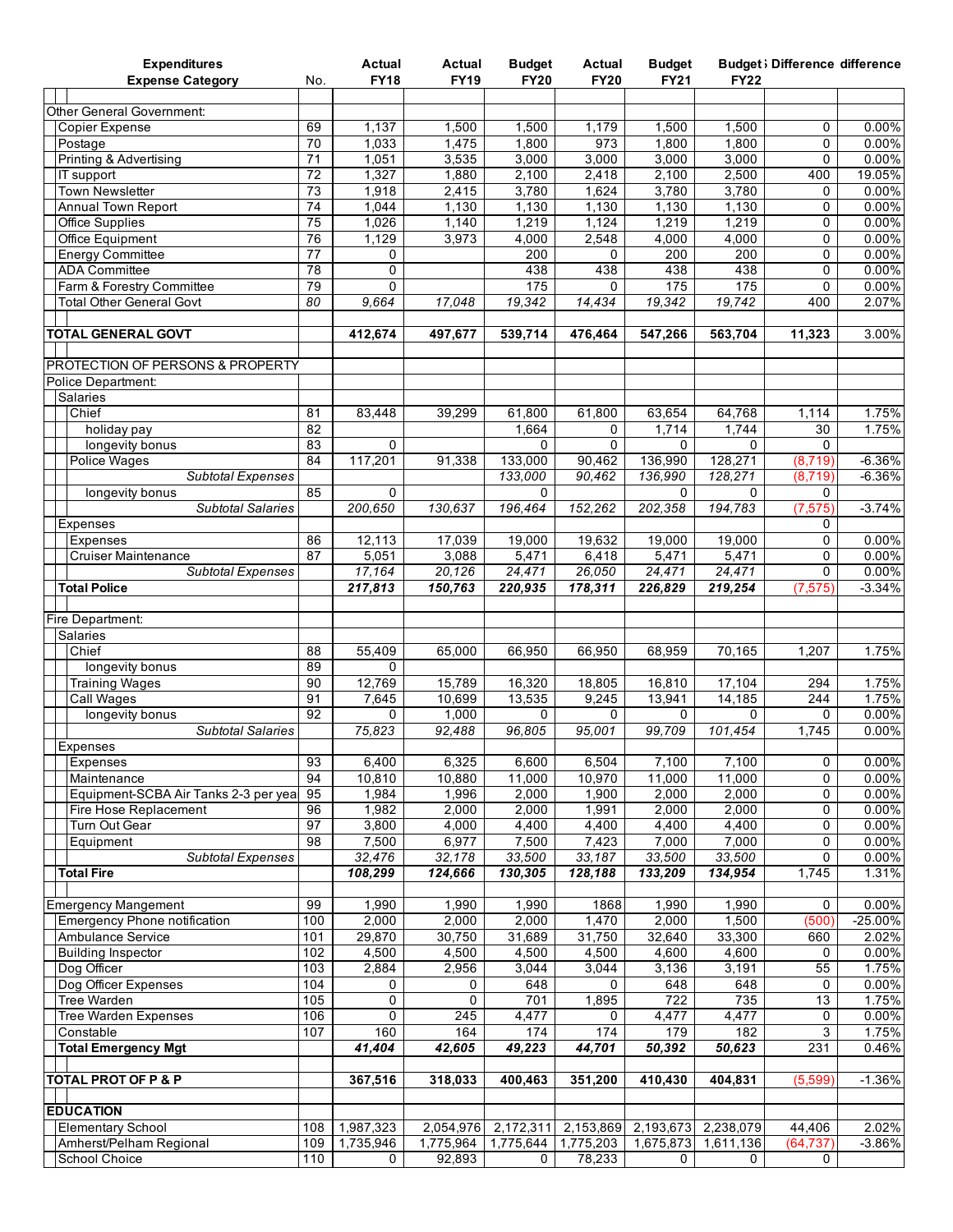| <b>Expenditures</b>                                   |                        | Actual           | <b>Actual</b>      | <b>Budget</b>       | Actual             | <b>Budget</b>      |                    | <b>Budget</b> ; Difference difference |                   |
|-------------------------------------------------------|------------------------|------------------|--------------------|---------------------|--------------------|--------------------|--------------------|---------------------------------------|-------------------|
| <b>Expense Category</b>                               | No.                    | <b>FY18</b>      | <b>FY19</b>        | <b>FY20</b>         | <b>FY20</b>        | <b>FY21</b>        | <b>FY22</b>        |                                       |                   |
| <b>Charter Sending Tuition</b>                        | 111                    | 0                | 61,911             |                     | 37,316             |                    |                    |                                       |                   |
| <b>Elementary Transportation</b>                      | 112                    | 64,603           | 58,848             | 65,845              | 60,491             | 87,428             | 84,330             | (3,098)                               | $-3.54%$          |
| Regional Debt Assessments:                            | 113                    |                  |                    |                     |                    |                    |                    |                                       |                   |
| High School Bonds - Long Term                         | 114                    | 22,728           | 27,770             | 28,748<br>4,042,548 | 28,748             | 28,748             | 31,638             | 2,890                                 | 10.05%            |
| <b>Total Education</b>                                |                        | 3,810,600        | 4,072,361          |                     | 4,133,861          | 3,985,722          | 3,965,183          | (20, 539)                             | $-0.52%$          |
| <b>PUBLIC WORKS &amp; FACILITIES</b>                  |                        |                  |                    |                     |                    |                    |                    |                                       |                   |
| <b>Highway Department:</b>                            |                        |                  |                    |                     |                    |                    |                    |                                       |                   |
| Salaries                                              |                        |                  |                    |                     |                    |                    |                    |                                       |                   |
| <b>Highway Superintendent</b>                         | 115                    | 63,772           | 65,367             | 67,328              | 67,328             | 69,348             | 70,561             | 1,214                                 | 1.75%             |
| longevity bonus                                       | 116                    | 0                | 1,000              |                     |                    |                    |                    |                                       |                   |
| Wages                                                 | 117                    | 78,526           | 85,027             | 92,703              | 60,126             | 95,484             | 97,155             | 1,671                                 | 1.75%             |
| longevity bonus                                       | 118                    | $\mathbf{0}$     |                    | $\Omega$            |                    | $\Omega$           | 500                | 500                                   |                   |
| <b>Subtotal Salaries</b>                              |                        | 142,298          | 151,394            | 160,031             | 127,454            | 164,832            | 168,216            | 3,385                                 | 2.05%             |
| Expenses                                              |                        |                  |                    |                     |                    |                    |                    |                                       |                   |
| Expenses                                              | 119                    | 2,686            | 2,681              | 2,686               | 2,584              | 2,686              | 2,500              | (186)                                 | $-6.92%$          |
| Materials                                             | 120                    | 25,763           | 24,844             | 24,870              | 24,837             | 24,870             | 24,870             | 0                                     | 0.00%             |
| Machinery Maintenance                                 | 121                    | 32,704           | 32,419             | 30,000              | 28,482             | 30,000             | 30,000             | $\mathbf{0}$                          | 0.00%             |
| <b>Tools and Equipment</b>                            | 122                    | 10,102           | 2,800              | 2,800               | 2,751              | 2,800              | 2,500              | (300)                                 | $-10.71%$         |
| <b>Uniform Service</b>                                | 123                    | 2,773            | 3,270              | 4,000               | 3,480              | 4,000              | 4,000              | $\mathbf 0$                           | 0.00%             |
| Gravel Road Maint.                                    | 124                    | 27,519           | 37,917             | 30,000              | 27,175             | 30,000             | 30,000             | $\mathbf 0$                           | 0.00%             |
| Striping                                              | 125                    | 4,158            | 5,901              | 7,500               | 9,099              | 7,500              | 7,500              | 0                                     | 0.00%             |
| Catch Basing clean-up                                 | 126                    | 4,070<br>109,776 | 3,900              | 5,000               | 2,145              | 5,000              | 5,000              | $\Omega$                              | 0.00%             |
| <b>Subtotal Expenses</b><br><b>Total Highway Dept</b> |                        | 252,074          | 113,731<br>265,125 | 106,856<br>266,887  | 100,552<br>228,006 | 106,856<br>271,688 | 106,370<br>274,586 | (486)<br>2,899                        | $-0.45%$<br>1.07% |
|                                                       |                        |                  |                    |                     |                    |                    |                    |                                       |                   |
| Snow Removal:                                         |                        |                  |                    |                     |                    |                    |                    |                                       |                   |
| Wages overtime                                        | 127                    | 25,461           | 25,095             | 23,955              | 16,444             | 24,674             | 25,106             | 432                                   | 1.75%             |
| Materials                                             | 128                    | 65,136           | 56,456             | 50,000              | 49,473             | 50,000             | 50,875             | 875                                   | 1.75%             |
| <b>Total Snow Removal</b>                             |                        | 90,598           | 81,551             | 73,955              | 65,917             | 74,674             | 75,981             | 1,307                                 | 1.75%             |
|                                                       |                        |                  |                    |                     |                    |                    |                    |                                       |                   |
| Solid Waste:                                          |                        |                  |                    |                     |                    |                    |                    |                                       |                   |
| Recycling Coordinator- revolving fund                 | 129                    | $\mathbf 0$      | 0                  | 0                   | 0                  | $\mathbf 0$        | $\mathbf 0$        | $\mathbf{0}$                          |                   |
| Rubbish & Recycle Hauling                             | 130                    | 62,400           | 63,300             | 64,200              | 64,200             | 65,100             | 66,000             | 900                                   | 1.38%             |
| Hazardous Waste Pickup                                | $\overline{131}$       | 100              | 300                | 1,350               | 300                | 1,350              | 1,350              | 0                                     | $0.00\%$          |
| Sanitary Landfill-WM                                  | 132                    | 23,779           | 24,562             | 27,125              | 24,679             | 32,725             | 35,940             | 3,215                                 | 9.82%             |
| <b>Total Solide Waste</b>                             |                        | 86,279           | 88,162             | 92,675              | 89,179             | 99,175             | 103,290            | 4,115                                 | 4.15%             |
|                                                       |                        |                  |                    |                     |                    |                    |                    |                                       |                   |
| <b>Water Quality</b>                                  | 133                    | 100              | 191                | 1,393               | 0                  | 1,393              | 1,393              | $\mathbf 0$                           | 0.00%             |
| Cemetery:                                             |                        |                  |                    |                     |                    |                    |                    |                                       |                   |
| <b>Cemetery Wages</b>                                 | $\overline{134}$       | 1,690            | 2,907              | 4,135               | 2,186              | 4,259              | 4,333              | 75                                    | 1.75%             |
| longevity bonus                                       | 135                    |                  |                    |                     |                    |                    |                    |                                       |                   |
| <b>Cemetery Expenses</b>                              | 136                    | 1,624            | 1,088              | 1,631               | 1,149              | 1,631              | 1,631              | 0                                     | 0.00%             |
| <b>Total Cemetery</b>                                 |                        | 3,314            | 3,995              | 5,766               | 3,335              | 5,890              | 5,964              | 75                                    | 1.27%             |
|                                                       |                        |                  |                    |                     |                    |                    |                    |                                       |                   |
| <b>TOTAL DPW / FACILITIES</b>                         |                        | 432,365          | 439,024            | 440,676             | 386,436            | 452,819            | 461,214            | 8,395                                 | 1.85%             |
|                                                       |                        |                  |                    |                     |                    |                    |                    |                                       |                   |
| <b>HUMAN SERVICES</b>                                 |                        |                  |                    |                     |                    |                    |                    |                                       |                   |
| County Health Finance Salary                          | 137                    | 1,792            | 367                | 1,883               | 0                  | 1,939              | 1,978              | 38                                    | 1.97%             |
| longevity bonus                                       | 138                    | 0                | 0                  | 0                   | 0                  | 0                  | 0                  | $\mathbf{0}$                          |                   |
| <b>County Health District</b>                         | 139                    | 29,207           | 29,791             | 30,536              | 30,536             | 31,147             | 31,692             | 545                                   | 1.75%             |
| Board of Health Expenses                              | 140                    | 558              | 620                | 1,900               | 665                | 1,900              | 1,900              | 0                                     | 0.00%             |
| Board of Health Expenses-Flu Expenses                 | 141                    | 0                |                    | 0                   | 0                  | 0                  | 0                  | 0                                     |                   |
| <b>Inspector of Animals</b>                           | $\frac{1}{142}$<br>143 | 527<br>190       | 549<br>200         | 566<br>200          | 566<br>200         | 566<br>200         | 566<br>200         | 0<br>$\Omega$                         | 0.00%<br>0.00%    |
| Council on Aging<br><b>Veteran's Benefits</b>         | 144                    | 383              | 4,870              | 10,000              | 0                  | 8,000              | 5,000              | (3,000)                               | $-37.50%$         |
| Veterans' Programs                                    | 145                    | 3,337            | 3,402              | 3,528               | 3,528              | 3,818              | 4,521              | 704                                   | 18.43%            |
| <b>Total Human Services</b>                           |                        | 35,993           | 39,799             | 48,613              | 35,495             | 47,570             | 45,857             | (1,713)                               | $-3.60%$          |
|                                                       |                        |                  |                    |                     |                    |                    |                    |                                       |                   |
| <b>CULTURE &amp; RECREATION</b>                       |                        |                  |                    |                     |                    |                    |                    |                                       |                   |
| Salaries                                              |                        |                  |                    |                     |                    |                    |                    |                                       |                   |
| Librarian                                             | 146                    | 41,811           | 42,856             | 44,141              | 44,141             | 45,466             | 46,261             | 796                                   | 1.75%             |
| longevity bonus                                       | 147                    | 500              |                    | 0                   |                    | 0                  | 0                  | 0                                     |                   |
| <b>Assistant/Aides</b>                                | 148                    | 15,831           | 15,772             | 16,714              | 16,217             | 17,215             | 17,516             | 301                                   | 1.75%             |
| longevity bonus                                       | 149                    | 0                |                    | 0                   |                    | $\Omega$           | $\Omega$           | $\Omega$                              |                   |
| <b>Subtotal Salaries</b>                              |                        | 58,142           | 58,628             | 60,855              | 60,358             | 62,681             | 63,778             | 1,097                                 | 1.75%             |
| Expenses                                              |                        |                  |                    |                     |                    |                    |                    |                                       |                   |